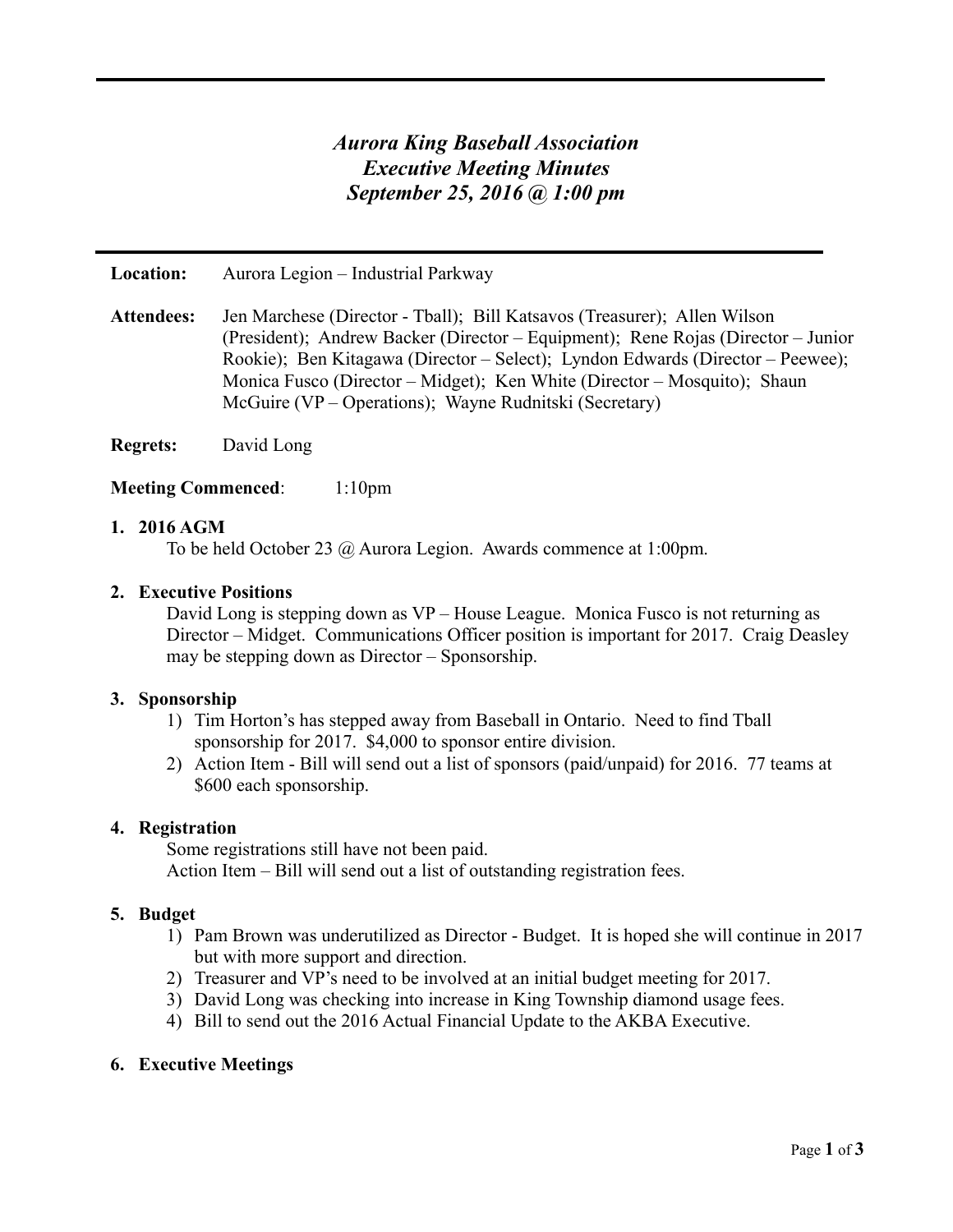There was concern about the lack of Executive meetings and the decision making process (much done through email). By the constitution, Executive meetings should be held monthly. Members are looking for a change in how the AKBA operates. There was some concern about the Rep tryout schedules in September.

# **7. 2017 Outlook**

- 1) Some frustration in Peewee will players return?
- 2) Can AKBA accommodate more growth in 2017? Currently no discussions underway with Aurora Council for diamonds.
- 3) Town Park concerns that baseball diamonds will be pushed 10 years out.
- 4) Sport Aurora "Fit for Life" program. Requires places to play to support the program.
- 5) Allen has offered to expand a couple of existing diamonds and request a couple of smaller diamonds.

#### **8. Diamonds**

- 1) King Township diamonds Nobleton East and King Upper/King Lower have maintenance improvements in budget by King Township Council.
- 2) Seneca campus to have a sports complex with 4 baseball diamonds. Concern over what the user fees will be charged.

#### **9. Equipment**

- 1) Silverstar was concerned when Dave Giroux left the AKBA organization.
- 2) Some concerns over sizing distribution of uniforms by coaches.

#### **10. Registration**

- 1) Newmarket house league fees may be lower than Aurora. Is this a concern given the AKBA had to turn away players in 2016?
- 2) King Township grew from 183 to 234 players (2015 to 2016) with 3,500 more homes to be added in 2017. How will this affect numbers for registration?

#### **11. Junior Rookie**

1) Idea proposed – whether to combine 1 hour practices with 1 hour games (1-2 innings) on same night to help players develop. This would provide more touches on the ball.

# **12. Coaching**

- 1) Coaches aids (practice plans) would be valuable for coaches/volunteers.
- 2) Player evaluations could be more structured to improve assessments.

# **13. Senior Rookie Situations**

1) Richmond Hill / Oak Ridges / Pottageville (1 player) combined team. Paid a person to coach. Also entered a tournament without advising Alan Wilson – issue – as this is not covered by ATKA league insurance.

# **14. Awards**

1) Rep & Select awards – have been decided for the AGM.

# **15. Uniforms**